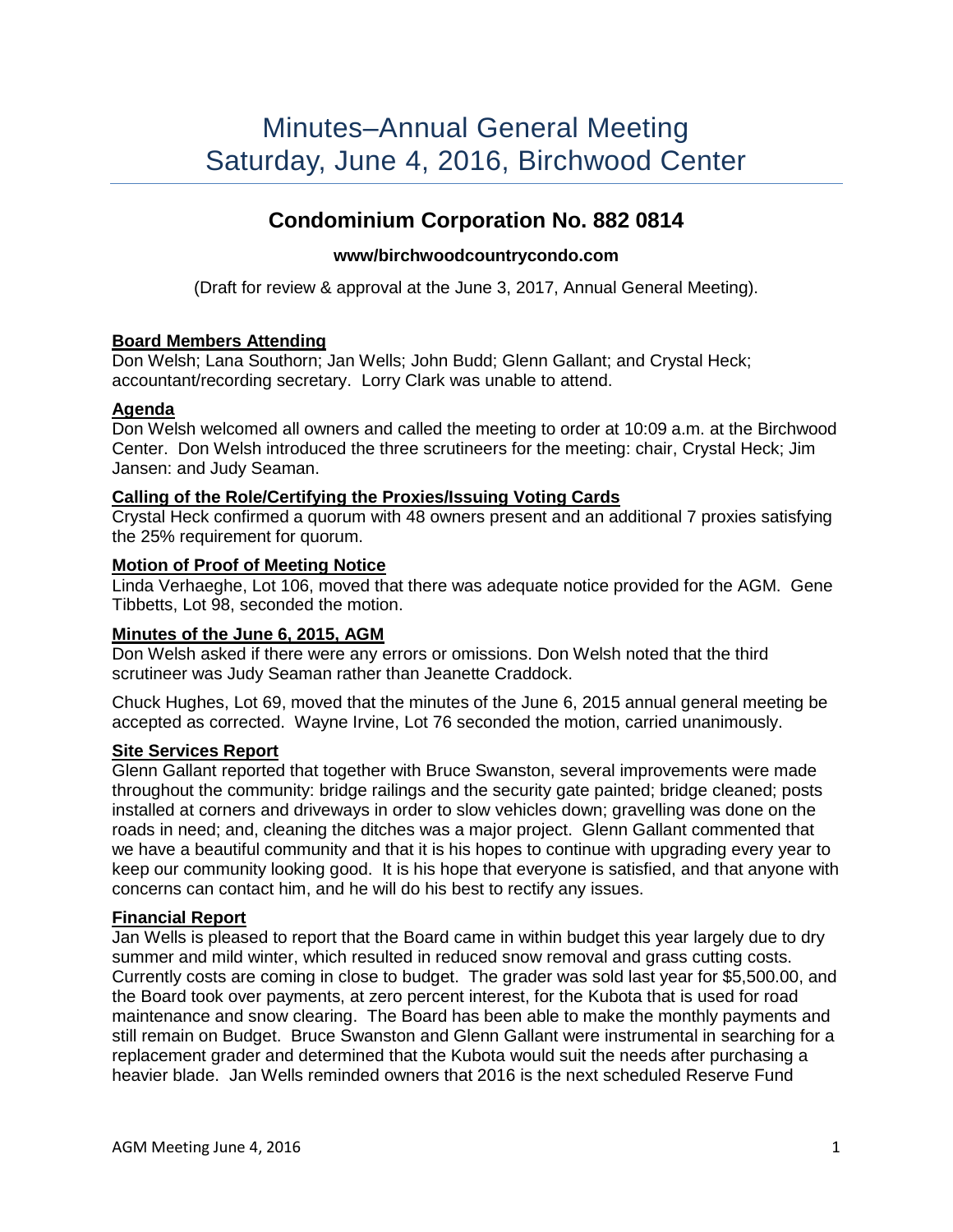Study to be completed, and the study will be initiated soon. Jan Wells asked the owners if there were any questions from the floor, there was none.

Margaret Oleskiw, Lot 97, moved that the financial report, distributed in advance of the meeting, be accepted as circulated. Larry Kuzio, Lot 62, seconded the motion, carried unanimously.

Beverly Baltesson, Lot 74, moved that the Board use Gary Ruhl Professional Corp. to audit the 2015-2016 finances, seconded by Peter Tadman, Lot 157, carried unanimously.

#### **Social Committee Report**

Loretta Welsh gave a report on behalf of the Social Club. She thanked owners for their participation in the Social Club activities during the past year and for their help with clean-up following events. The bank balance as of March 31, 2016 is \$4,316.00. Revenue included silent auction proceeds, 50/50, raffles, and cookbook sales. Expenditures included paper products, cleaning supplies, paint purchased for the shed behind the Center, picnic tables, and doors on the washroom at Nielsen Park. Loretta Welsh asked if any owners would be interested in joining the Social Club. Bev Baltesson responded that she and Randy Finnamore would gladly volunteer. Loretta Welsh expressed appreciation and thanks to Alec and Bev McKenzie for the lovely flower beds in front of the Center; to Richard Cummings and Jeannette Craddock for the work done on cleaning out the grove of trees next to the Center; and, to Jerry Wells for arranging and painting the shed, picnic tables, etc.; and for replacing the steps at Nielsen Park. Loretta Welsh mentioned that once again the Social Club is sponsoring complimentary burgers following the meeting, and invited everyone to stay and enjoy.

#### **President's Report**

Don Welsh reported that the previous year went well. Don Welsh reported that last year budgeted funds were used for repairs to an extensive waterline break; and that work was done on the roads and ditches, rather than dust control. He stated that the Kubota has proved to be very versatile. The Board has purchased a tow-behind water tank with a spray bar which has been used on the roads for dust control. Some of the roads are still displaying benefit from the dust control done a couple of years ago. The Board applied to Alberta Environment for a water diversion license, and approval has been received; so spraying the roads with water to keep the dust down is an alternative. The water diversion license is an annual permit so Board will need to apply every year. Don Welsh has contacted Brazeau County to have dust abatement chemical applied to our roads, or at least some of our roads, in the coming year. The Board will monitor this over the next few weeks and decide which areas are in the greatest need. Don Welsh asked the owners in attendance if they are in favor of the product that Brazeau County uses. Betty Baskey, Lot 21, has some concerns regarding the chemicals in the product. The Board will check with Brazeau County to determine if there are any concerns with this product. Clarence Wastle, Lot 84, asked about the new chemical that Brazeau County is using. It was suggested that the Brazeau County is currently testing the product and it is not available until it has been proven. Daniel Smith, Lot 68, told the Board that there should be a MSDS available to look at to help with the concerns. Don Welsh asked the owners, by a show of hands, if they were in favor with dust control; most owners at the meeting want to see this continued. Margaret Oleskiw, Lot 97, would rather have dust control applied, than eating the dust. Clarence Wastle, Lot 84, felt that if Brazeau County feels it is safe, the owners and Board should continue.

Don Welsh advised that due to the underground utilities in our area, we as a community are utility line owners and have now registered with the Alberta One Call System. The membership fee was \$50.00, with each call for location at a cost of approximately \$5.00. Don Welsh stated that Rod Yakubow and Jerry Wells attended a ground disturbance training course last fall, since they are involved when there is a waterline break. Don Welsh reminded owners of the Brazeau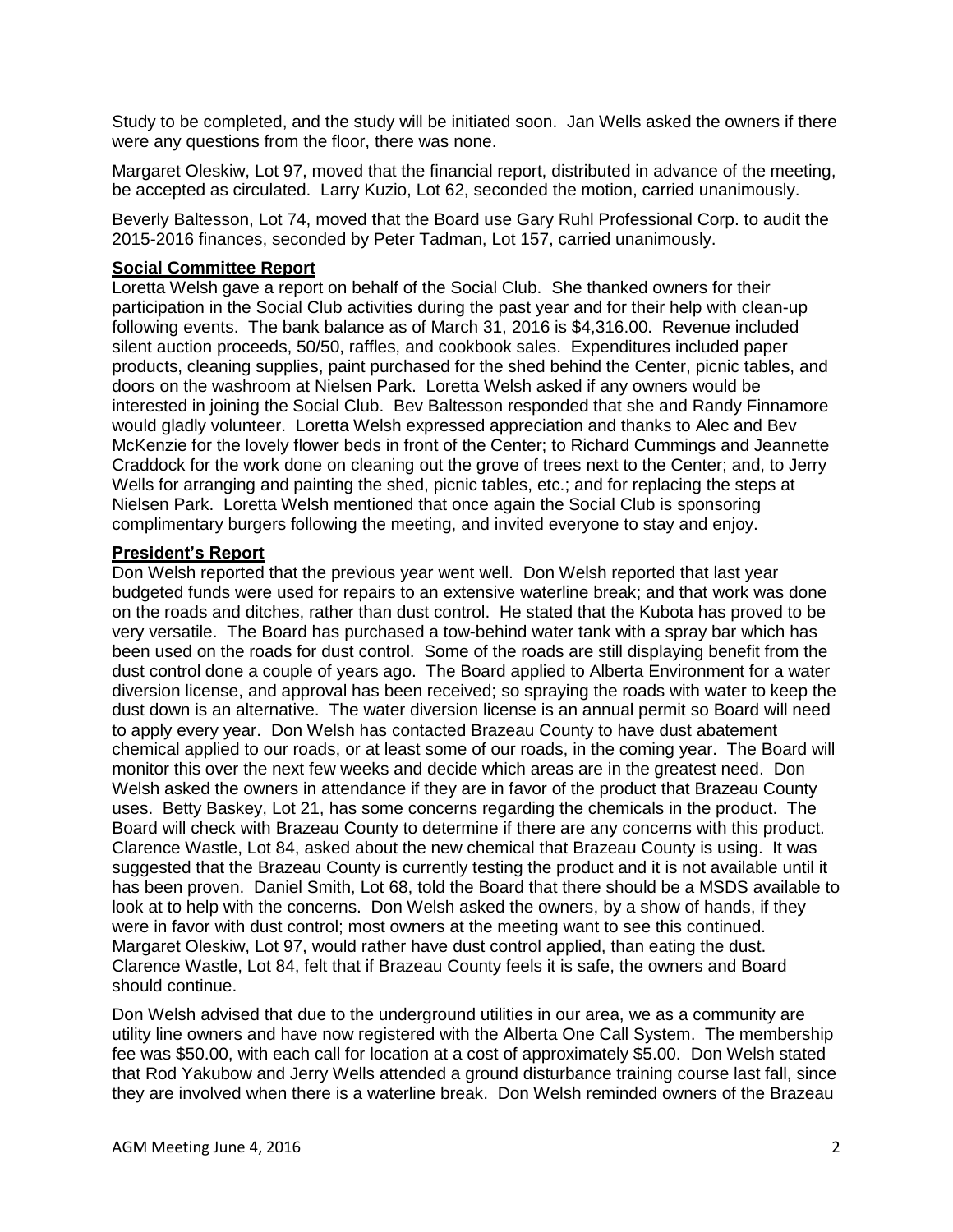County Household Hazardous waste roundup on June 18<sup>th</sup> at the Lindale Transfer Station. Additional information is available on the Brazeau County website. He also mentioned that the AGM mail out included a copy of the Rules and Regulations; mainly changes to items having been grouped into subject areas, with no major changes being made.

### **Guest Speakers**

Anthony Heinrich, Division 5 Councillor, Brazeau County; and Clarence Wastle, Lot 84, Birchwood. Anthony Heinrich introduced the Alberta Environment FireSmart program. He noted FireSmart is living with and managing for wildfire, and preparing for the threat of wildfire. Anthony Heinrich is attempting to determine if there is interest in this program in various areas of Brazeau County. The program would have to be accepted by the community as a whole, and would require a leader or someone to champion the program. It would require that owners clear out underbrush, grass, and dead trees on their lots. The Brazeau County and Alberta Environment have representatives who would be available to give a presentation on the program. The Government is also committed to helping with the disposal of trees, etc. Clarence Wastle, Lot 84, provided brochures for any owners to pick up following the meeting. Al Wachter, Lot 80, asked Anthony Heinrich if the Brazeau County will be contacting neighbors in the area to enroll in the FireSmart program. Brazeau County does not have any control over the land owners and because Birchwood is surrounded by private land, Anthony Heinrich suggested inviting our neighbors to attend the presentation on the FireSmart program. Clarence Wastle, Lot 84, has the understanding that insurance could be reduced if the community joins this program. Beverly Baltesson, Lot 74, suggested that Board do their part to help with this incentive. Clarence Wastle, Lot 84, requested the Board send a letter to Marko Schoeninger at Brazeau County requesting a presentation on FireSmart for our community. Don Welsh requested a show of hands; and this will be discussed at the next Board meeting on June 15<sup>th</sup>.

# **Land Use Bylaw (LUB)**

Don Welsh explained that Clarence Wastle has spent many hours working on the Land Use Bylaw on behalf of the owners at Birchwood. Anthony Heinrich commended Clarence on his help and his great service for Birchwood residents. Clarence attended approximately 27 meetings, and collected the research required in preparation for the meetings.

Clarence Wastle summarized the status of the Land Use Bylaw draft which passed the First Reading on May 11, 2016. He mentioned that the slope of 10% was proposed but is back to 30%, which was in the previous bylaws; and the setback for hazardous areas is 6 metres or 20 ft., but the Province could change that. For slopes over 30%, a geotechnical study is no longer required; instead an Engineer can sign off on slopes, but he suggested owners check into costs as they can vary considerably. Bev Baltesson, Lot 75, asked for clarification. Clarence stated that the creek is considered a hazardous area. Clarence Wastle used his own property to better explain how this will work, i.e., an engineer will tell you where the top of the slope is. Shawn Little, Lot 161, asked if an engineer can override the floodplain regulations. Clarence responded that "no" an engineer cannot override the flood plain regulations. Clarence mentioned that he has a copy of the 1988 original report, and that in approximately 1990; five flood plain markers were installed. Judy Seaman, Lot 77, said that there is a marker on the corner of her lot. Betty Baskey, Lot 21, mentioned that she had a report completed with an engineer signing off on it, but Brazeau County rejected it. She then had to have a geotechnical survey done.

Anthony Heinrich outlined the proposed permitted and discretionary uses in our community which must have our Board approval as well as Brazeau County approval. Permitted uses include: Accessory Structures, Single-Detached Dwellings, Tiny Homes, and Manufactured Homes. For clarification, a tiny home is 400 sq. ft on wheels. Discretionary uses include: Bed &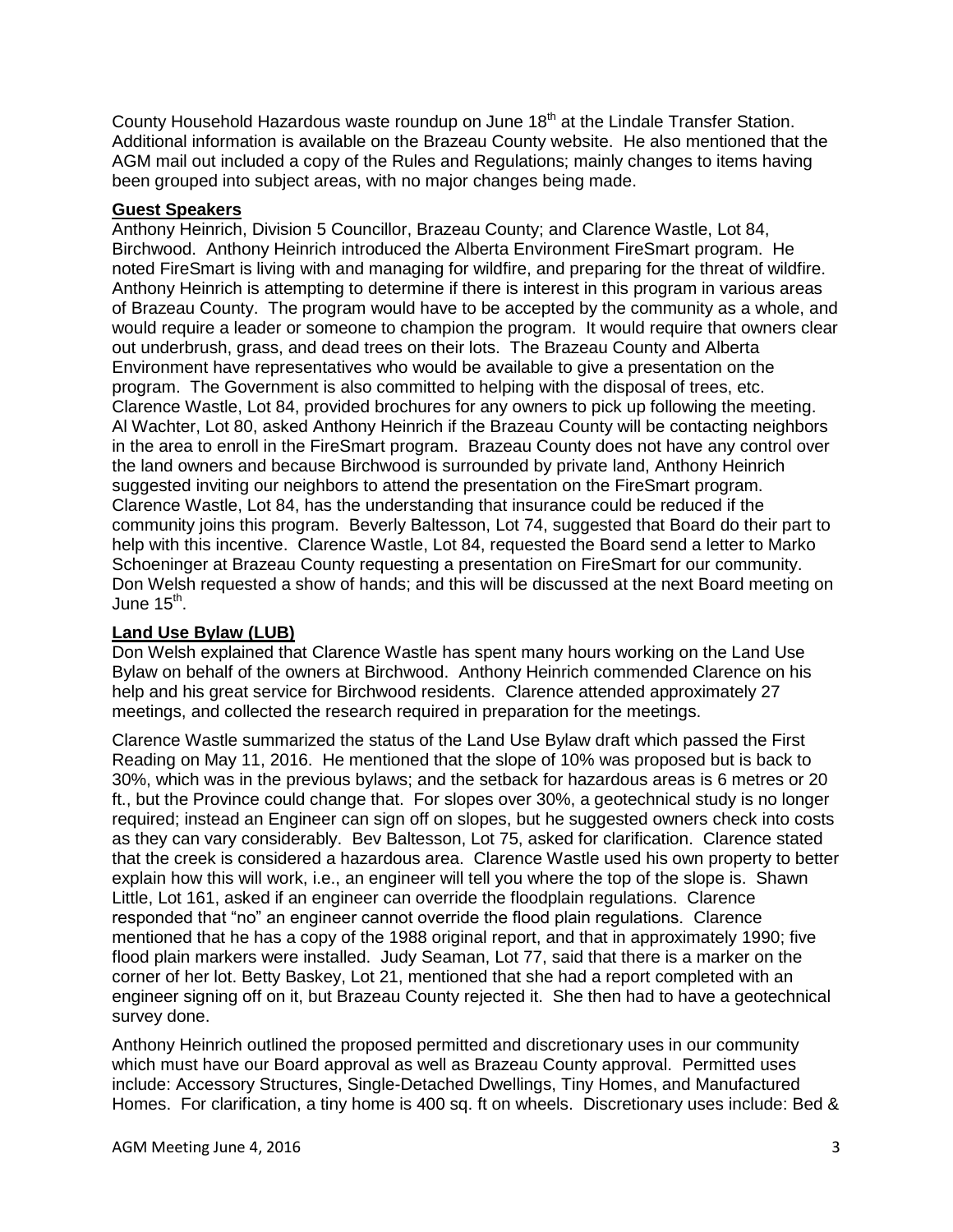Breakfast, Day Care Homes, Group Homes, and Places of Worship. Don Welsh stated that the Board must comply with our legal documents, Condominium Bylaws, and Rules and Regulations, when approving any development permits. Anthony Heinrich stressed that any application must comply with the regulations of Birchwood district and the Land Use Bylaw. Shawn Little, Lot 161, asked when the next public hearing will be held. Anthony Heinrich explained that it is June 21 at 10:00 a.m., and Council is hopeful that the second and third reading will take place that day as well. The new Bylaw would come into effect as soon as approved. Clarence Wastle noted that recreational vehicles have been taken out of the Land Use Bylaw, as no development permit is required. Clarence Wastle has an additional change to bring forward, specifically LUB 8.2.1 which states you must have a principle residence before you can have an accessory building, i.e., a recreational vehicle is not considered a principle residence and therefore cannot have a shed or garage. He wants to change that so that RV occupants can have an accessory building. Judy Seaman, Lot 77, asked if the Board should be involved at this stage. Clarence Wastle will bring this item forward at the June 21<sup>st</sup> meeting. There was some discussion as to whether an RV or tiny home on wheels would then be considered a principle residence. Sueanne Rehill Holt, Lot 45, wondered if there should be any concern regarding tax assessments on Birchwood properties if RV's or tiny homes would then be considered principle structures. The understanding is that there will be no changes to how the tax assessments are being determined. Wayne Irvine, Lot 76, did some checking with a bank about what is considered a dwelling that can be mortgaged, for example a park model, if screw anchors, etc. are used; it is considered a principle residence. Tom Mclean, Lot 13, commented that in California, RVs, and 400 sq. ft trailers, having a license plate are not taxed. Clarence Wastle stated that moveable buildings are not taxed. Don Welsh extended thanks to Clarence Wastle and Anthony Heinrich for their efforts and information.

#### **Members Forum**

Beverly Baltesson, Lot 74, asked if there is an update from the Enhancement Project Committee. Shawn Little, Lot 161, responded that there was nothing to report. Dave Southorn, Lot 82, has some concerns on the use of golf carts by persons under the age of 16, and inquired as to whether there is an age limit for diving golf carts. The Board will discuss at the June 15<sup>th</sup> meeting. John Budd, Lot 1, commented on what insurance would cover if an accident occurred when a golf carts is driven by anyone under the age of 16, and could the Board be held responsible. John Budd had concerns about the corner where the yield sign is situated between Lot 1, and Lot 65; drivers are not adhering to the sign as well as going way too fast. Jim Jansen, Lot 41, asked if the NDP carbon tax will have an impact with the budget planning for the upcoming year. Gary Holt, Lot 45 and Clarence Wastle, Lot 84, volunteered to form a committee for the FireSafe program.

#### **Election of the Board of Directors**

John Budd and Lorry Clark do not want to let their names to stand for the Board. Jan Wells has agreed to let her name stand for the next term.

Don Wells, Glenn Gallant and Lana Southorn have one year left on their two-year terms; there were four vacancies for two-year terms:

- Cory Horton, Lot 72, has recorded in an email to Don Welsh that he wishes to let his name stand for election for a two-year term. Loretta Welsh, Lot 94, nominated Cory Horton. Don Welsh accepted on behalf of Cory Horton.
- Sharon Kuzio, Lot 52, nominated Sueanne Rehill Holt, Lot 45, who accepted the nomination.
- Jim Jansen, Lot 41, nominated Betty Baskey, Lot 21, who accepted the nomination.